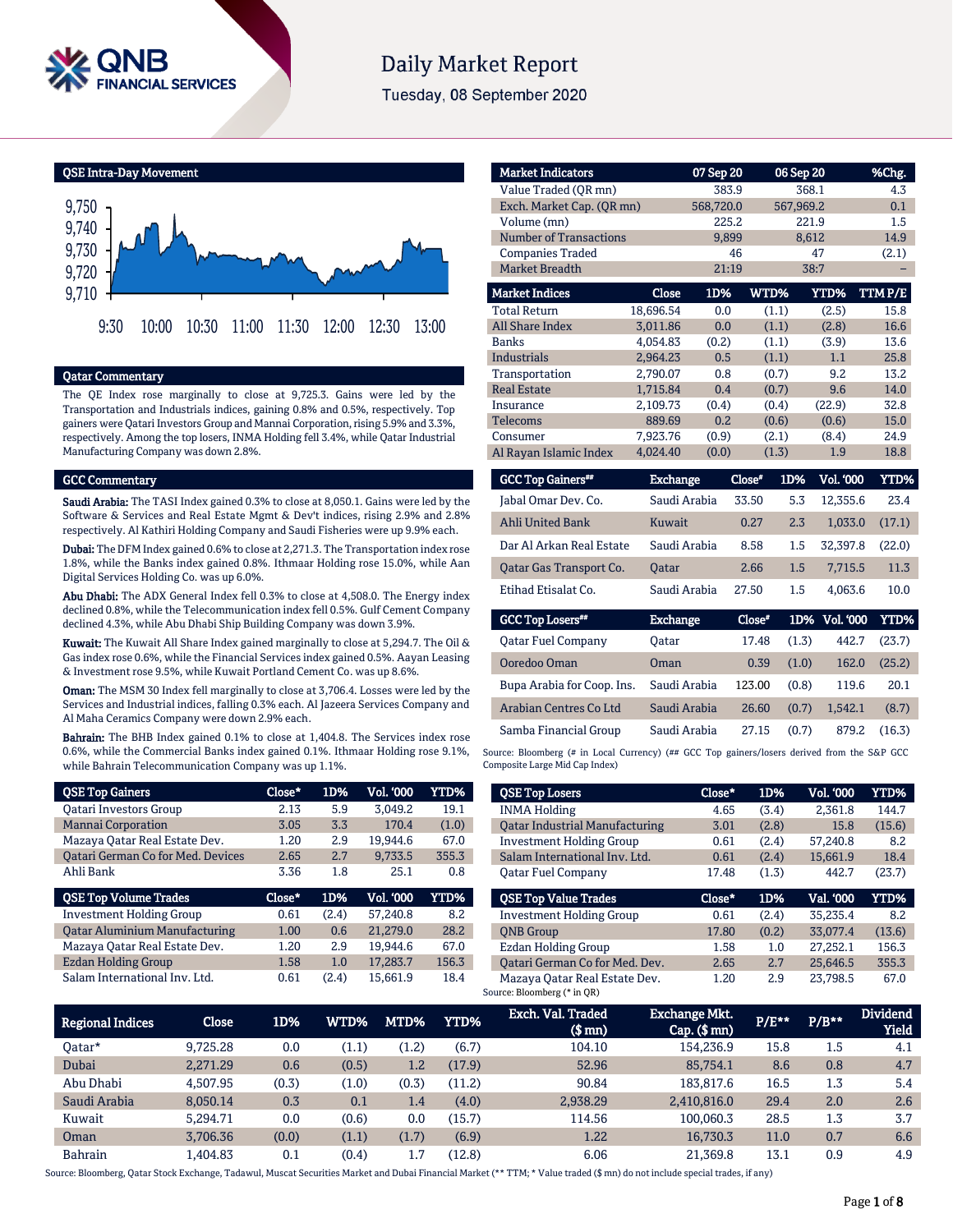### Qatar Market Commentary

- The QE Index rose marginally to close at 9,725.3. The Transportation and Industrials indices led the gains. The index rose on the back of buying support from Qatari and Arab shareholders despite selling pressure from GCC and Foreign shareholders.
- Qatari Investors Group and Mannai Corporation were the top gainers, rising 5.9% and 3.3%, respectively. Among the top losers, INMA Holding fell 3.4%, while Qatar Industrial Manufacturing Company was down 2.8%.
- Volume of shares traded on Monday rose by 1.5% to 225.2mn from 221.9mn on Sunday. However, as compared to the 30-day moving average of 303.6mn, volume for the day was 25.8% lower. Investment Holding Group and Qatar Aluminium Manufacturing Company were the most active stocks, contributing 25.4% and 9.4% to the total volume, respectively.

| <b>Overall Activity</b>    | Buy %* | Sell %* | Net (QR)         |
|----------------------------|--------|---------|------------------|
| Oatari Individuals         | 53.44% | 49.64%  | 14,600,491.7     |
| <b>Oatari Institutions</b> | 15.78% | 15.46%  | 1,227,632.4      |
| Oatari                     | 69.22% | 65.09%  | 15,828,124.1     |
| <b>GCC Individuals</b>     | 0.60%  | 0.89%   | (1,109,359.8)    |
| <b>GCC</b> Institutions    | 0.64%  | 2.20%   | (5,979,356.9)    |
| GCC                        | 1.24%  | 3.09%   | (7,088,716.7)    |
| Arab Individuals           | 13.09% | 12.65%  | 1,689,829.7      |
| <b>Arab Institutions</b>   |        | 0.01%   | (27,744.0)       |
| Arab                       | 13.09% | 12.66%  | 1,662,085.8      |
| Foreigners Individuals     | 4.38%  | 2.57%   | 6,955,872.2      |
| Foreigners Institutions    | 12.08% | 16.60%  | (17, 357, 365.3) |
| <b>Foreigners</b>          | 16.45% | 19.16%  | (10, 401, 493.1) |

Source: Qatar Stock Exchange (\*as a % of traded value)

## Global Economic Data

| <b>Date</b> | Market  | <b>Source</b>                    | Indicator                            | Period | Actual    | <b>Consensus</b> | <b>Previous</b> |
|-------------|---------|----------------------------------|--------------------------------------|--------|-----------|------------------|-----------------|
| 09/07       | EU      | <b>Sentix Behavioral Indices</b> | Sentix Investor Confidence           | Sep    | $-8.0$    | $-10.5$          | $-13.4$         |
| 09/07       | Germany | Deutsche Bundesbank              | Industrial Production SA MoM         | Jul    | 1.2%      | 4.5%             | 9.3%            |
| 09/07       | Germany | Bundesministerium fur Wirtscha   | <b>Industrial Production WDA YoY</b> | Jul    | $-10.0\%$ | $-7.4%$          | $-11.4%$        |

Source: Bloomberg (s.a. = seasonally adjusted; n.s.a. = non-seasonally adjusted; w.d.a. = working day adjusted)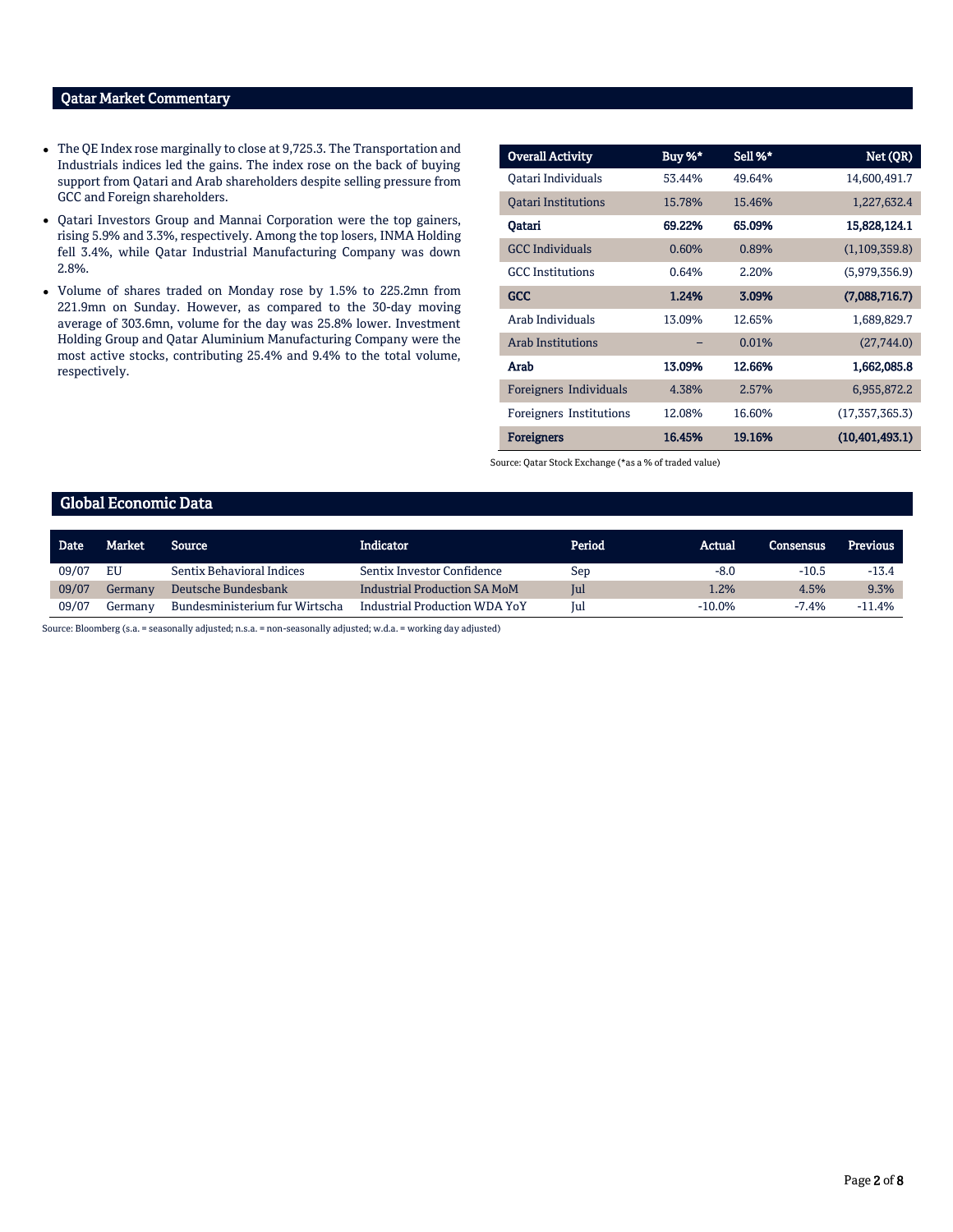# News

## Qatar

- QNBFS wins two awards from International Finance magazine QNB Financial Services (QNBFS), a fully owned subsidiary company of QNB Group, has received the "Best Brokerage House in Qatar" and "Most Innovative Mobile Trading Application in Qatar" awards from International Finance, a London-based global financial publication. The Best Brokerage House award recognition reflects the strength of the QNBFS brokerage products and services and the quality of its offering, as well as its commitment to providing investment opportunities and solutions across diverse products and markets. QNBFS has unmatched trading and execution capabilities and highly experienced investment professionals. It provides on-theground research and analyses, thus helping customers make sound investment decisions. The company launched QNBFS Trading Mobile Application for better client trading experience using the latest technology. The app comes with numerous other features, allowing clients to trade anytime and anywhere, which entitled it to receive the Most Innovative Mobile Trading Application in Qatar. International Finance awards recognize industry talent, leadership skills, industry net worth and capability on an international platform. After careful consideration of nominations by a qualified research team, winners are declared on the strength of their application and accomplishments. Established in the last quarter of 2010 as part of QNB Group, QNBFS is the first independently regulated, licensed brokerage company launched by a bank in Qatar. It offers a range of financial services to domestic and foreign institutional investors, mutual funds, and retail and corporate clients. (Press Release)
- CBQK hires banks for five-year US dollar bonds The Commercial Bank (CBQK) has hired banks to arrange a potential issuance of five-year US dollar-denominated bonds. It hired ANZ, BofA Securities, Citi, Mizuho, Morgan Stanley, QNB Capital and Standard Chartered to arrange investor calls from Monday, to be followed by an issuance subject to market conditions, the document from one bank arranging the deal showed. A benchmark five-year fixed rate US dollardenominated senior unsecured Regulation S bond (in registered form) transaction under CBQK's \$5bn Euro Medium Term Note Program will follow, subject to market conditions. (Zawya, Bloomberg)
- MRDS changes its name to Mazaya Real Estate Development Company – With reference to the decision of the Extra ordinary General Assembly of Mazaya Qatar Real Estate Development Company (MRDS), in which it was approved to change the name of Mazaya Qatar Real Estate Development Company to Mazaya Real Estate Development Company. All the required legal procedures have been completed, and the new name in English becomes "Mazaya Real Estate Development Company" and the short name "Mazaya". (QSE)
- ValuStrat: Hospitality, realty sectors show resilience in first half of 2020 – Qatar's hospitality and real estate sectors have added new projects in the first six months of the current year,

demonstrating resilience despite exceptional situation created by COVID-19 pandemic. Between January to June, hotels and hotel apartments added close to 1,000 rooms while, the real estate sector saw completion of around 3,000 residential apartments and villas, according to a report by real estate consultancy firm ValuStrat. ValuStrat Qatar's General Manager, Pawel Banach said, "As per ValuStrat research, 988 keys were added during the first half of 2020 with the opening of Pullman Hotel in West Bay, Imperium Residences in Najma, Dusit D2 Salwa Doha in Muraikh and Al Liwan Suites in Rawdat Al Khail and Diyafa Hotel Suites in Al Sadd." In the residential real estate sector, the total residential supply totaled 300,550 units, at the end of the first of half of 2020. "The first six months of 2020 saw the completion of 2,250 apartments and 700 villas scheduled to be handed over this year," Banach added. Proactive government policies have played a crucial role in helping Qatar's hospitality and real estate market. In addition to implementing efficient health strategies, the government had announced an economic stimulus package of QR75bn to support and provide relief to those impacted the most by the effects of coronavirus pandemic. Companies have gone ahead with their projects in spite of difficulties that emerged due to coronavirus pandemic outbreak. The number of residential units expected to be added in the second half of this year is likely to exceed the total number of units delivered in the first half of 2020. The half yearly report by ValuStrat expects that approximately, 7,250 units are projected to be added during the remaining quarters of 2020. (Peninsula Qatar)

 Ezdan: Qatar's real estate transactions reach QR11.4bn during 1H2020 – Qatar's real estate market has weathered the fallout from the COVID-19 pandemic, as the country witnessed a significant pick up during the first half of the year, with property sales reaching QR11.4bn during the first six months of the year, an increase of over QR500mn compared to the QR10.8bn recorded during the same period last year (1H2019), according to Ezdan Real Estate (Ezdan) report. The report added that the total value of transactions during the first seven months of 2020 reached QR14.2bn, citing statistics from the Real Estate Registration Department. Amid towering challenges, the market has reeled off since the beginning of this year coupled with the outbreak of the COVID-19 and the lockdown restrictions, which hit adversely large sectors. The real estate price index continued to rally as the second half of this year started, where the value of property sale transactions gained around QR2.8bn during July 2020. The price index is expected to inch up steadily as lockdown restrictions ease. The monthly data released by the Planning and Statistics Authority (PSA) reflected a 153% surge in the number of properties sold during the month, compared to the same period during the previous year, or 644 properties sold compared to 254 properties during the same period in 2019, with the number of properties sold soaring by 41.2% on a monthly basis. In order to facilitate construction and obtaining building permits, which will ultimately cause a rebound in the real estate market, the cabinet discussed during the last period a report on building permits and the mechanism of issuing them. Eventually, the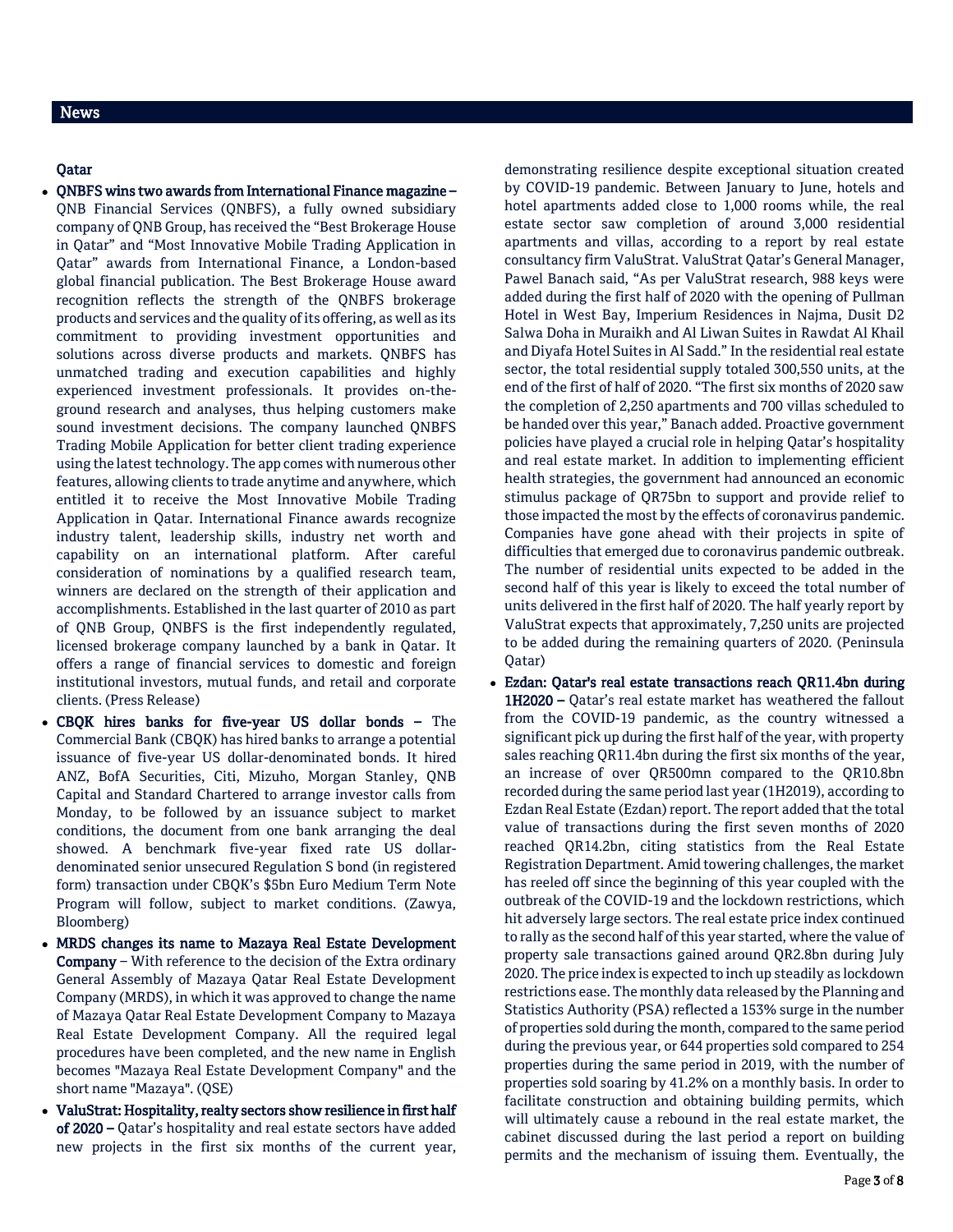cabinet approved the proposed solutions to redress the damages and overcome these difficulties and gave permission to bring them into force within a period not exceeding six months, in a manner that ensures easy issuance of building permits and facilitating their procedures. (Peninsula Qatar)

 Mastercard, QDB partner to accelerate innovation among Qatar fintech community – Mastercard has partnered with Qatar Development Bank (QDB) to support the development of the fintech industry through the Qatar Fintech Hub (QFTH) – a tech ecosystem that supports the growth of local and international Fintech companies in Qatar. Mastercard noted that it would work closely with the fintech community in Qatar through the QFTH to accelerate innovation and drive the adoption of digital payments in the country. The QFTH brings together a vibrant community of fintech entrepreneurs, industry experts, regulators, and investors to develop disruptive technologies and accelerate the growth of the fintech ecosystem. Through this partnership, QTFH start-ups and partners will also gain access to Mastercard's technology, expertise, products, and services, equipping them with the tools they need to navigate their growth. The partnership will also identify relevant companies for Mastercard's start-up engagement program, Start Path, opening market access for QFTH's start-ups and Start Path companies – for mutual benefit. (Gulf-Times.com)

# International

- Trump again raises idea of decoupling economy from China With the US election approaching, President Donald Trump on Monday again raised the idea of separating the US and Chinese economies, also known as decoupling, suggesting the US would not lose money if the world's two biggest economies no longer did business. "So when you mention the word decouple, it's an interesting word," Trump told a Labor Day news conference at the White House in which he vowed to bring jobs back to America from China. "We lose billions of dollars and if we didn't do business with them we wouldn't lose billions of dollars. It's called decoupling, so you'll start thinking about it," Trump said. Trump, who long touted friendly ties with Chinese President Xi Jinping as he sought to make good on promises to rebalance a massive trade deficit, has made getting tough on China a key part of his campaign for re-election on November 3. He has accused his Democratic opponent, Joe Biden, who leads in most opinion polls, of being soft toward Beijing. "If Biden wins, China wins, because China will own this country," he said. Biden for his part has criticized Trump's Phase 1 trade deal with China, saying it is "unenforceable," and "full of vague, weak, and recycled commitments from Beijing." Trump vowed that in future his administration would prohibit federal contracts with companies that outsource to China and hold Beijing accountable for allowing the coronavirus, which began in China, to spread around the world. (Reuters)
- UK Ramps up no deal preparations as EU trade talks Stall Britain will tell the European Union (EU) on Tuesday that progress must be made in trade talks this week or the government will step up preparations to leave the bloc without a deal as the time ticks down to an end-of-year deadline. The British government was embroiled in a new row with the EU on the eve of the latest round of negotiations after it was reported that ministers were to publish new legislation that could

undercut elements of the Brexit Withdrawal Agreement it signed in January. Britain left the EU on January 31 but talks have so far made little headway on agreeing a new trade deal for when a status-quo transition arrangement ends in December. The latest round of negotiations in London already promised to be difficult because of entrenched disagreements about state-aid rules and fishing rights. (Reuters)

- Germany's Scholz eyes more debt to support recovery from coronavirus – The German economy is recovering from the coronavirus shock and will reach its pre-crisis size at the beginning of 2022 at the latest, Finance Minister Olaf Scholz told Reuters on Monday but he added more debt was needed to sustain the achieved progress. The COVID-19 pandemic plunged Europe's largest economy into its deepest recession on record in the first half of the year. Berlin unleashed an unprecedented array of rescue and stimulus measures, financed with record new borrowing of some 218bn Euros, to help companies and consumers get out of the crisis. "We see that the economic recovery is making headway. That's a good sign," Scholz said in the Reuters interview, adding that the economy could also be back to pre-crisis level before 2022 if the recovery was supported in the right way. Scholz said he was therefore planning to take on new debt to a large extent also next year to sustain the recovery. A source familiar with the matter told Reuters last week that Scholz is working on a budget for next year that would see Berlin take on net new debt of at least 80bn Euros to fund more measures in the fight against the coronavirus. (Reuters)
- Ifo: German industry foresees slight rise in output in coming months – German industrial firms which were battered by the coronavirus-induced economic downturn expect production to increase slightly in the coming months, a survey by the Ifo institute showed on Monday. "The industrial sector - the engine of Germany's economy - is gradually getting back on track," Klaus Wohlrabe, who runs surveys at Ifo, said. The Ifo indicator rose to 15.4 points in August from 14.3 points in July. For the first time in more than a year, engineering firms expect to expand production while carmakers still see output increasing but were not as optimistic as in the previous month. The Federal Statistics Office is due to publish industrial output data for July at 0600 GMT, with economists polled by Reuters forecasting a 4.7% increase. Data published on Friday showed orders edging up in July. (Reuters)
- Japan's economy sinks deeper into worst postwar contraction, intensifies challenge for new leader - Japan's economy sank deeper into its worst postwar contraction in the second quarter as the coronavirus jolted businesses more than initially thought, underscoring the daunting task the new prime minister faces in averting a steeper recession. Other data put that challenge in perspective, with household spending and wages falling in July as the broadening impact of the pandemic kept consumption frail even after lock-down measures were lifted in May. The world's third-largest economy shrank an annualized 28.1% in April-June, more than a preliminary reading of a 27.8% contraction, revised GDP data showed on Tuesday, suffering its worst postwar contraction. The record drop roughly matched a median market forecast of a 28.6% contraction in a Reuters poll. The main culprit behind the revision was a 4.7% drop in capital expenditure, much biggest than a preliminary 1.5% fall,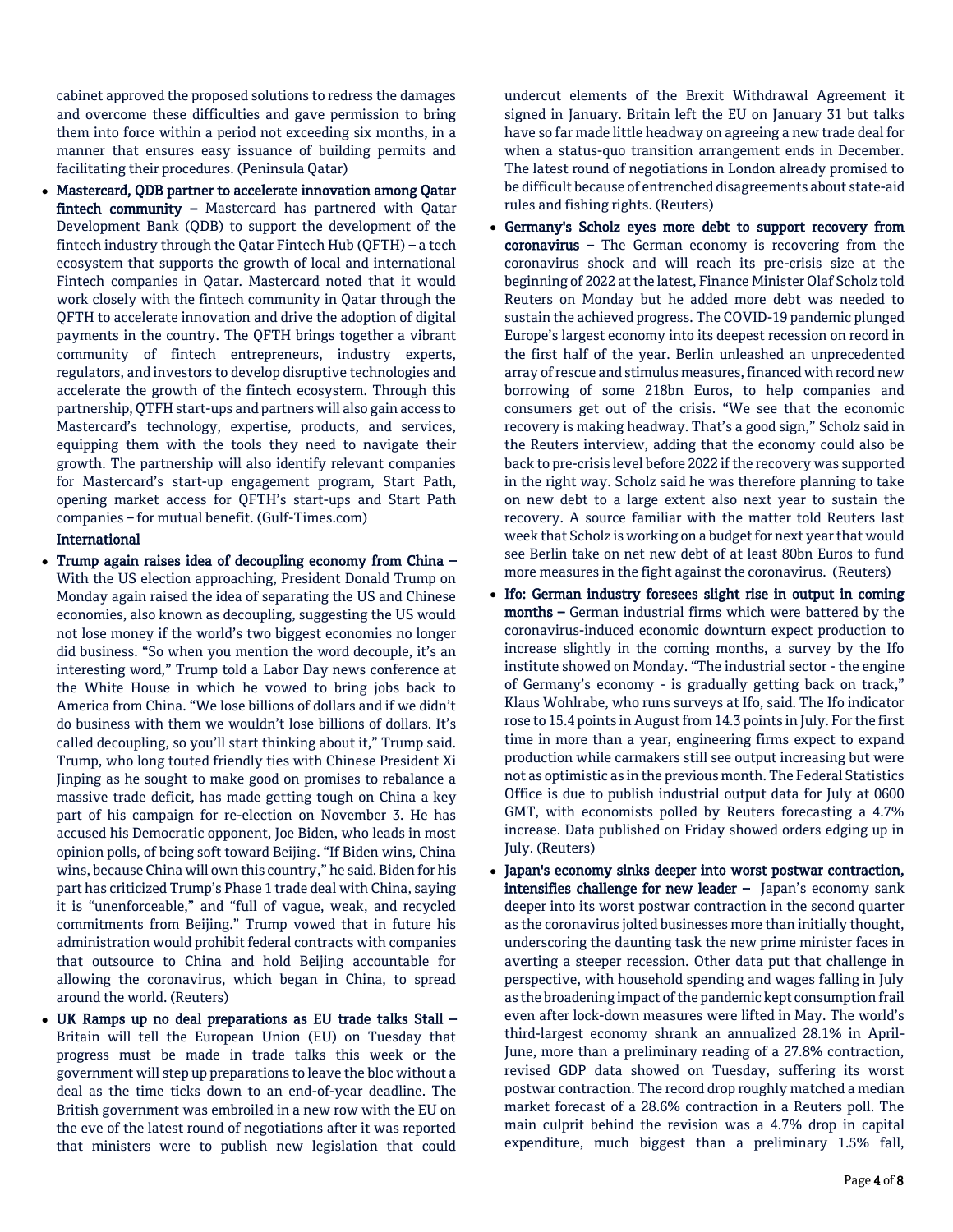suggesting the COVID-19 pandemic was hitting broader sectors of the economy. The data will put the new prime minister, to be elected in a ruling party leadership race on September 14, under pressure to take bolder economic support measures. Japanese household spending fell 7.6% in July from a year earlier, government data showed on Tuesday, compared with a median market forecast for a 3.7% decline. (Reuters)

- China's exports rise the most in nearly 1-1/2 years as economies reopen; imports slip – China's exports rose for the third consecutive month in August, eclipsing an extended fall in imports, as more of its trading partners relaxed coronavirus lockdowns in a further boost to the recovery in the world's second-biggest economy. Exports in August rose a solid 9.5% from a year earlier, customs data showed on Monday, marking the strongest gain since March 2019. The figure also beat analysts' expectations for 7.1% growth and compared with a 7.2% increase in July. Imports however slumped 2.1%, compared with market expectations for a 0.1% increase and extending a 1.4% fall in July. The strong exports suggest a faster and more balanced recovery for the Chinese economy, which is rebounding from a record first-quarter slump thanks largely to domestic stimulus measures. "China's exports continue to defy expectations and to grow significantly faster than global trade, thus gaining global market share," said Louis Kuijs of Oxford Economics. A private survey on manufacturing activity last week showed Chinese factories reported the first increase in new export orders this year in August as overseas demand slowly revives. The pick-up in business also led to a further expansion in production, marking the sharpest gain in almost a decade. China's export performance, boosted by record shipments of medical supplies and robust demand for electronic products, has not been as severely affected by the global slowdown as some analysts had feared. All the same, some analysts cautioned that the stronger exports reflected in part the base effects of the yearago weakness. (Reuters)
- China's August crude oil imports jump 13% on year as delayed cargoes clear customs – China's crude oil imports in August climbed 13% from a year earlier, buoyed by hefty orders placed earlier this year when global oil prices collapsed and as cargoes previously delayed by congestion at arrival ports finally cleared customs. Imports were 47.48mn tons last month, data released by the General Administration of Customs showed on Monday, equivalent to 11.18mn barrels per day (bpd). That was well below the monthly record of 12.94mn bpd set in June this year, but easily beat last year's overall monthly average of 10.11mn bpd. China, the world's top crude oil importer, has been shipping in historically high volumes since May as bargain hunters snapped up cheap supply. Amid the jump in cargoes, oil storage tanks have filled up and major Chinese ports are still clogged, even though congestion has eased of late. According to data tracked by Refinitiv, 20 vessels were waiting to discharge oil at Qingdao port, while 18 were queuing near Rizhao port in the refining hub of Shandong province as of Monday. (Reuters)
- $\bullet$  India to maintain sugar export subsidies for third year in a row  $-$ India is set to maintain sugar export subsidies for a third year in a row in a bid to reduce surplus stocks and ensure domestic prices do not fall below a government benchmark, three sources involved in policy making told Reuters. The subsidies are

designed to boost exports from the world's second biggest sugar producer though increased shipments could put further pressure on global prices, which have already fallen more than 10% so far this year. India approved an export subsidy of 10,448 rupees (\$142.20) per ton in the 2019/20 season which ends on September 30 in a move that helped sugar mills export a record 5.5mn tons. The official said the size of the subsidy for the 2020/21 marketing year starting in October would be finalized at a cabinet meeting after seeking views from the ministry of finance and the ministry of consumer affairs and food. (Reuters) Regional

- Russia's Novak says OPEC+ may discuss underperformers this month – The OPEC and its allies may discuss this month countries which have lagged in reducing their oil output under a global oil cut deal, Russian Energy Minister, Alexander Novak was quoted as saying on Monday. Saudi Arabia, which chairs a Ministerial panel that monitors adherence with the oil cuts, has been heading efforts to press laggards such as Iraq, Kazakhstan, Nigeria and Angola to improve compliance with the reductions and compensate for their overproduction in July-September. Asked if the laggards have requested to extend the period for improving their compliance, RIA news agency quoted Novak as saying: "I have no information on that. We have a planned meeting of the JMMC on September 17. I think, we will discuss all those issues," he said. Last week, Iraq sent contradictory statements about its position on the deal to reduce oil production. It has said it remained fully committed to the OPEC+ oil supply cut agreement, denying an earlier media report that it was seeking an exemption from the reduction pact during the first quarter of 2021. (Reuters)
- Moody's: GCC markets are opening to foreign capital, encouraging foreign equity ownership – GCC markets are opening to foreign capital and encouraging foreign equity ownership Moody's Investor Service said and noted in 2019, Qatar's cabinet approved a law, which will increase the ceiling on foreign ownership to 100% from the current 49% in most sectors. Most GCC countries have made regulatory changes to attract foreign investors since 2014, when falling oil prices made economic diversification more urgent. As GCC markets open, local asset managers will likely capitalize on their expertise in the region to attract foreign clients, Moody's said in a report on Monday. In terms of regulatory standards in the GCC region, Moody's noted they "vary but are generally improving." Financial regulations are at different stages of development in each GCC country. However, they are evolving in such a way as to provide the transparency required to support capital markets and hence the asset management industry. More rigorous regulation is supportive of asset managers' asset collection and revenue growth, although it creates adjustment challenges for smaller players. The GCC's population is relatively small compared to Europe or the US, and its asset management sector is highly fragmented. Moreover, each country has a different set of rules, which makes "fund passporting" difficult or impossible. The sector would benefit from a standardized set of rules across the region, as well as market consolidation. While there has been some market consolidation in recent years, it has been slow to materialize. (Gulf-Times.com)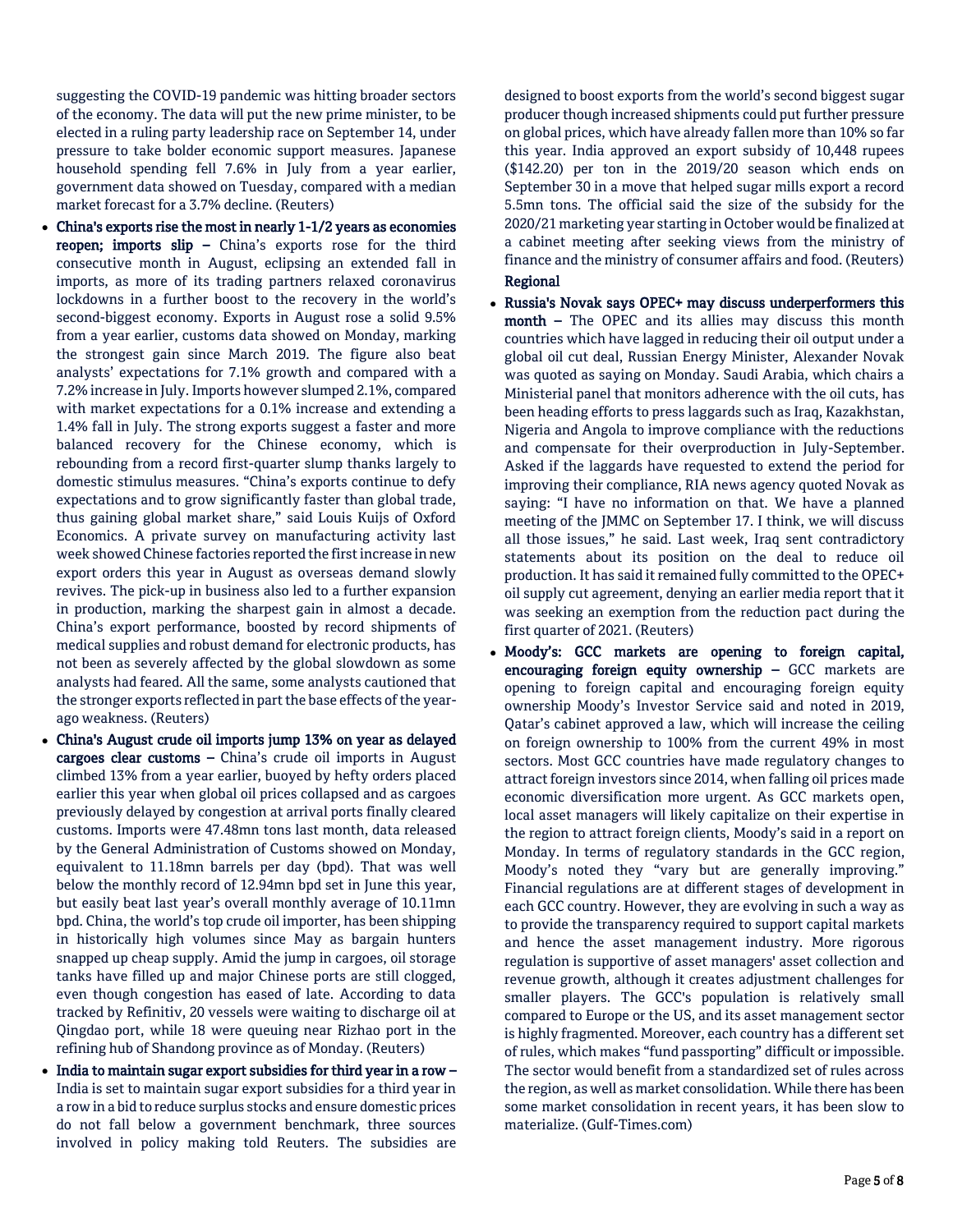- Foreign ownership on Tadawul increases to SR193.27bn in one week – The value of foreign ownership on the Saudi Stock Exchange (Tadawul) on the main market increased to SR193.27bn during the week ended on September 3, 2020, compared to SR192.02bn in the previous week. Foreign ownership of issued shares dipped to 2.13% last week from 2.17% a week earlier, while ownership of free shares inched down to 12.53% from 12.59%, according to official data. This growth was boosted by higher share ownership value of qualified investors by SR1.34bn to SR139.55bn, representing 1.53% of issued shares. In the meantime, the value of shares owned by Saudi nationals surged by SR220.53mn to reach SR8.856tn, representing 97.42% of issued shares and 85.25% of free shares. The value of shares owned by GCC nationals soared by SR753.69mn to stand at SR41.64bn. Their ownership of issued shares remained unchanged at 0.46% while that of free shares fell to 2.22%. (Zawya)
- Saudi Telecom said to be looking to reduce Vodafone Egypt offer – Saudi Telecom Co. (STC) is in discussions to reduce its nonbinding \$2.39bn offer for a stake in Vodafone Egypt, sources said. The discussions come as a deadline nears for STC to move ahead with the non-binding offer first made in January. The Saudi company in July extended the memorandum of understanding for 60 days due to the impact of the coronavirus pandemic. The cash offer is for Vodafone's 55% stake in Vodafone Egypt, the remaining part of which is held by stateowned Telecom Egypt. STC had said that the offer gives the Egyptian business an enterprise value of \$4.35bn. Egyptian market regulations would require Saudi Telecom to submit a mandatory tender offer for all of Vodafone Egypt, including the stake held by Telecom Egypt. (Bloomberg)
- ACWA signs financing pact for \$650mn Saudi water project ACWA Power has obtained financing to help develop a \$650mn desalination project in Saudi Arabia. The transaction is funded through "limited recourse ring-fenced project financing" with Al Rajhi Bank, Abu Dhabi Islamic Bank, Riyad Bank and Mizuho Bank Ltd. as initial mandated lead arrangers, the utility said in a statement. Riyad Bank and Bank AlJazira also provided equity bridge loans earlier this month. Commercial operation of the seawater reverse osmosis desalination project, known as Jubail-3A, is scheduled toward the end of 2022. (Bloomberg)
- UAE posts budget surplus of AED9.75bn in 2Q2020 The UAE's federal government posted a second-quarter budget surplus of around AED9.75bn, state news agency WAM said on Monday, up from a surplus of AED1.8bn in the first quarter. Revenues in the second quarter were at AED34.744bn and expenditures were at AED24.997bn, WAM said, citing a finance ministry report. (Reuters)
- UAE's Cambridge Medical owner hires advisory deNovo for potential sale – The private equity owner of Cambridge Medical and Rehabilitation Center (CMRC), a long-term care business in the UAE and Saudi Arabia, has hired corporate advisory firm deNovo for a potential sale of the company, sources said. TVM Capital Healthcare, a Dubai-based private equity business, is planning an exit of its investment in CMRC in a deal valued at between \$200mn and \$300mn, sources said. It made the investment in 2012. Cambridge is one of the few specialty players in this sector and has potential to expand as the need for

long-term care for aging patients in the region grows, sources said. A document was circulated by deNovo, a Dubai boutique advisory, to potential buyers to gauge interest, one source said. A third source said CMRC had received strong interest from investors such as healthcare providers and other private equity players from the region and outside. (Reuters)

- Emirates airline issued over AED5bn in coronavirus-related refunds – Emirates airline has issued over AED5bn in refunds related to the new coronavirus crisis, it said on Monday. The Dubai-based carrier, which has processed more than 1.4mn refunds since March, has like other airlines faced a cash crunch. The pandemic brought global aviation to a halt this year, forcing Emirates to temporarily ground most of its fleet. It is now operating a limited number of flights on a reduced network that from June began to be gradually rebuilt. (Reuters)
- Traders eye possible index inclusion of Aramex in MSCI and FTSE Russell benchmarks – EFG Hermes estimates flows of as much as \$30mn to the stock Aramex in the event of inclusion in the MSCI and FTSE Russell benchmarks, which is more likely after the scope for foreign investors to buy the stock increased. Foreign ownership in the stock fell to 30.9%, compared with a ceiling of 49%, last Thursday after Levant Logistics and Jaoana sold or transferred their shares to Alpha Oryx Fund, which now owns 22.25% of the company, Head of data and index research at EFG Hermes, Ahmed El Difrawy said. The transaction increased available room in the stock for foreign investors, boosting its prospects of inclusion in MSCI, FTSE indexes. Difrawy expects addition to MSCI's Small Cap index in November (\$8mn), and to FTSE gauge in March 2021 (\$22mn). (Bloomberg)
- Network International sees no adverse impact from UAE fee change – Network International said that the UAE's reduction in interchange fees is a pass-through cost from the company to merchant customers, and therefore expects no adverse impact to its financials as a result. The company stated that The Central Bank of the UAE (CBUAE) action is "in line with our expectations." This will be introduced "in a phased manner, with the effective date of the changes yet to be confirmed." In the medium to longer term, expects this will "further accelerate the adoption of card and digital payment acceptance by merchants and will therefore be beneficial to our business." (Bloomberg)
- Fitch affirms Commercial Bank of Kuwait at 'A+'; with a Stable outlook – Fitch affirms Commercial Bank of Kuwait (CBoK)at 'A+' with a Stable outlook. CBoK's IDRs are driven by support from the Kuwaiti sovereign. The bank's Support Rating (SR) of '1' and Support Rating Floor (SRF) of A+' reflect Fitch's view of an extremely high probability of support being provided by the Kuwaiti authorities to all domestic banks if needed. CBoK's SRF is in line with Fitch's Domestic-Systemically Important Bank SRF for Kuwait. Fitch's expectation of support from the authorities is underpinned by Kuwait's strong ability to provide support to domestic banks, as reflected by the sovereign rating (AA/Stable) and a strong willingness to do so irrespective of the banks' size, franchise, funding structure and the level of government ownership. This view is reinforced by the authorities' record of support for the domestic banking system in case of need. The Central Bank of Kuwait (CBK) operates a strict regime with active monitoring to ensure the viability of banks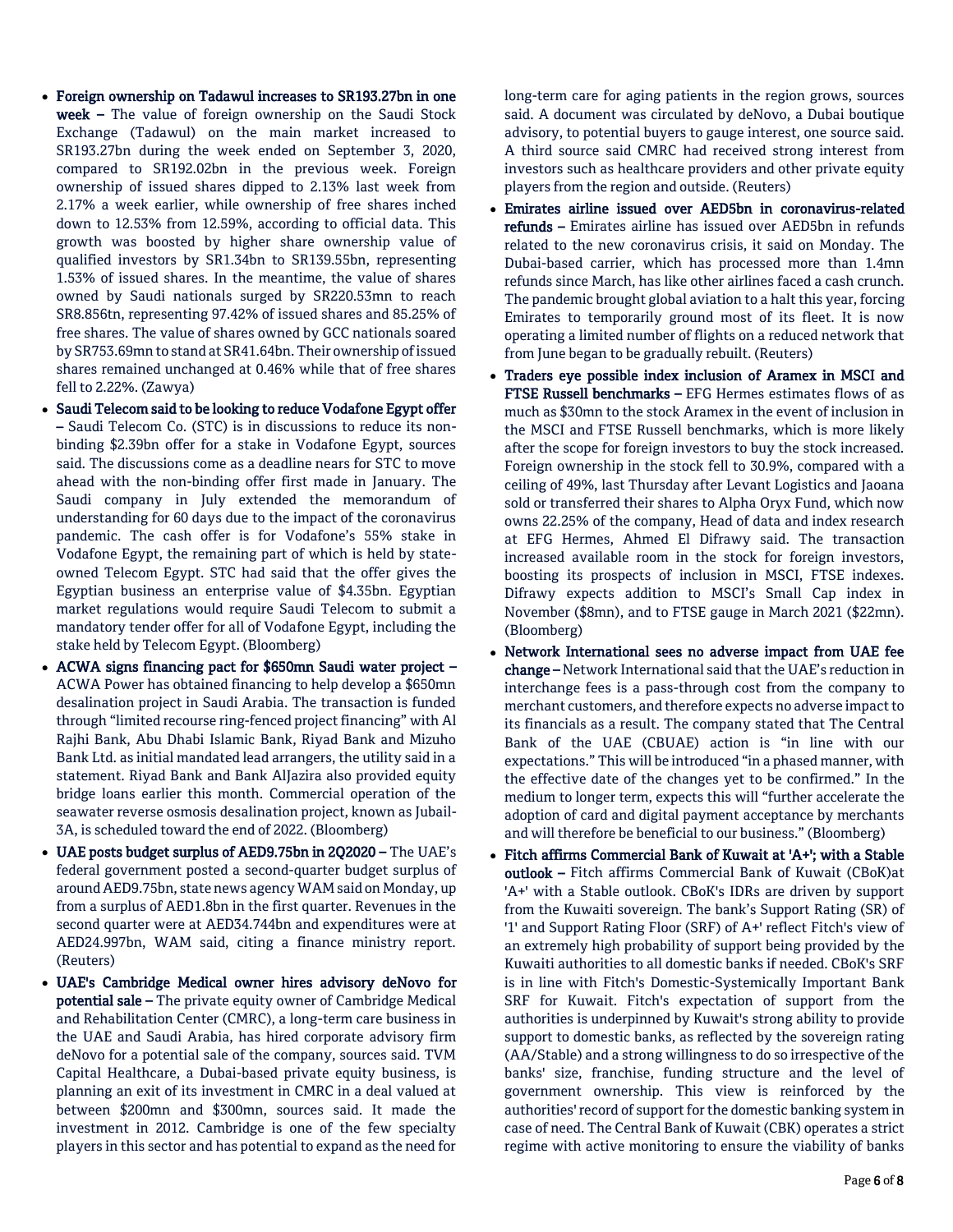and has acted swiftly in the past to provide support where needed. Contagion risk among domestic banks is high (Kuwait is a small and an interconnected market) and we believe this is an added incentive to provide state support to any Kuwaiti bank if needed, to maintain market confidence and stability. The Stable Outlook on CBoK's Long-Term IDR reflects that on the Kuwaiti sovereign rating. CBoK's 'F1' Short-Term IDR is the lower of two options mapping to an 'A+' Long-Term IDR. This is because a significant proportion of the Kuwaiti banking sector funding is related to the government and a stress scenario for the banks is likely to come at a time when the sovereign itself is experiencing some form of stress. Fitch judges this "wrong-way" risk to be high in Kuwait, but not likely to happen in the short-to mediumterm. (Bloomberg)

- Kuwait's KIB denies takeover rumours Kuwait International Bank (KIB) has denied claims that it is to be imminently taken over, saying the rumors are 'incorrect and untrue'. In a statement to Boursa Kuwait, Vice Chairman and CEO, Raed Jawad Bukhamseen said the bank's management 'has not been aware of the news'. (Zawya)
- Boursa Kuwait suspends trading of 14 companies Trading has been suspended for 14 Boursa Kuwait companies for a variety of reasons, the stock market announced today. The suspensions were made by the stock market for ten different reasons, with Effect Real Estate Co and Danah Al Safat Foodstuff Co (DANAH) both suspended due to liquidation. DANAH also received a suspension for a loss exceeding 75% of paid up capital, as did Ithmaar Holding Co, Al Rai Media Group Co and Al Deera Holding Co and Ajwan Gulf Real Estate, Effect Real Estate has also failed to file any financial reports since early 2019 and has failed to pay its subscription fees in 2020. DANAH also failed to file any financial reports so far in 2020. Arabi Holding Group was suspended due to a decision by the Capital Market Authority (CMA). While Ithmaar Holding Co and Yiaco Medical Co received suspensions due to decisions by Boursa Kuwait's Violations Committee. Ithmaar has also failed to pay subscription fees in 2020. Tamkeen Holding Co, Al Mudon Intl Real Estate, Kuwait Cable Vision were all suspended for failing to file reports and failure to pay subscription fees. Sharjah Cement & Industrial Development Co. and Ras Al Khaimah CO. for White Cement Construction Materials were both suspended for failure to pay subscription fees, while Ream Real Estate Co was suspended for failing to submit financial reports. (Zawya)
- Investcorp invests in Chinese AI firm Terminus Technologies Investcorp has invested in Chinese artificial intelligence firm Terminus Technologies, the Bahrain-based alternative asset manager said in a statement. Terminus Technologies was established in 2015 and focuses on artificial intelligence. This year it was awarded a contract to develop smart cities in Chongqing, China. Investcorp did not disclose the size or value of the investment. "We believe that the global adoption of AI and Internet of Things technologies offers significant growth opportunities by accelerating digital transformation across industries and cities," a Managing Director at Investcorp, Duncan Zheng said. Investcorp Bank has expanded its operations to China as it looks to plows money into funds and assets from Asia to the US The company agreed to invest up to

\$150mn in a fund with China Everbright Ltd., a cross-border asset manager listed in Hong Kong, it said in 2018. (Bloomberg)

 Bahrain sells BHD70mn 91-day bills at yield of 2.24% – Bahrain sold BHD70mn of 91-day bills due on December 9, 2020. The bills were sold at a price of 99.437, have a yield of 2.24% and will settle on September 9, 2020. (Bloomberg)